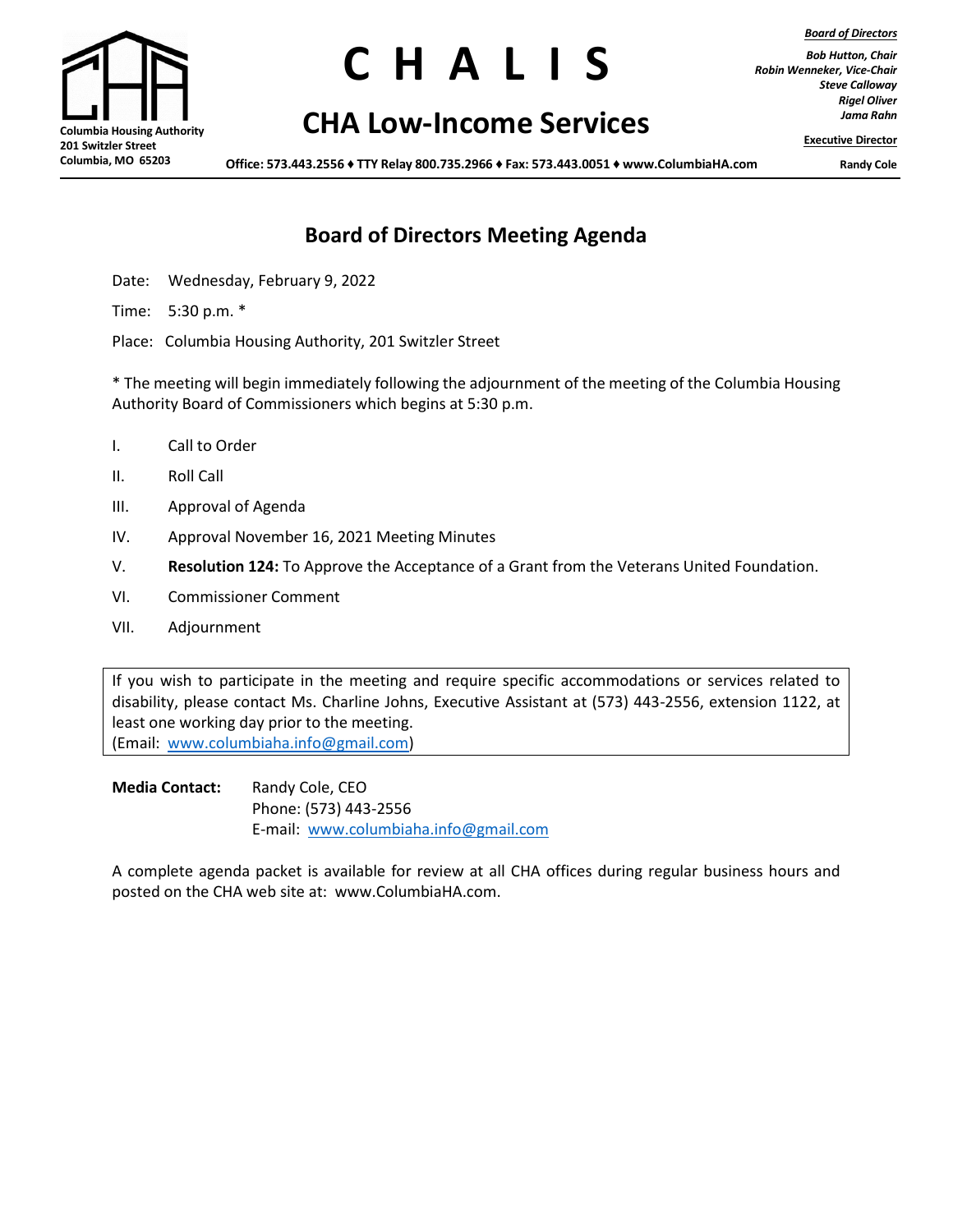

# **C H A L S**

# **CHA Low-Income Services**

*Bob Hutton, President Robin Wenneker, Vice President Steve Calloway Rigel Oliveri Jama Rahn*

**EXECUTIVE DIRECTOR**

**Office: 573.443.2556 ♦ TTY Relay 800.735.2966 ♦ Fax: 573.443.0051 ♦ [www.ColumbiaHA.com](http://www.columbiaha.com/)** *Randy Cole*

## **CHA Low-Income Services, Inc. Board of Directors Meeting**

## **November 16, 2021 Open Meeting Minutes**

#### **I. Call to Order:**

**II.** The Board of Directors of CHA Low-Income Services, Inc. (CHALIS) met in open session on November 16, 2021, in the Training Room of the Columbia Housing Authority Administration Building, 201 Switzler St., Columbia, Missouri, 65203. Bob Hutton, Chair, called the meeting to order at 7:17 p.m.

#### **III. Roll Call:**

Mr. Cole called the roll:

| Present: | Bob Hutton, President     |
|----------|---------------------------|
|          | Steve Calloway, Treasurer |
|          | Rigel Oliveri, Secretary  |
|          | Jama Rahn                 |

Excused: Robin Wenneker, Vice-President

CHALIS Staff: Randy Cole, CEO Charline Johns, Executive Assistant to CEO Erin Friesz, Director of Human Services

#### **IV. Adoption of Agenda:**

Mr. Hutton called for a motion to adopt the agenda as presented. A motion was made by Mr. Hutton. Second by Ms. Oliveri. All Board Members voted "aye" and Mr. Hutton declared the agenda adopted as presented.

#### **V. Approval October 13, 2021 CHA-Low Income Services Open Regular Meeting Minutes:**

Mr. Hutton called for a motion to approve the October 13, 2021 open meeting minutes as presented. A motion was made by Mr. Hutton. Second by Ms. Oliveri. All Board Members voted "aye" and Mr. Hutton declared the minutes adopted as presented.

#### **VI. Resolution 123: To Review and Approve the IRS 990 Form Submission for FYE2020.**

Mr. Cole presented the updated IRS 990 Form Submission for FYE2020.

Mr. Hutton asked if there were any questions. All board members indicated they approved of Resolution #123. Mr. Hutton called for a motion to approve Resolution #123 as presented. A motion was made by Mr. Calloway. Second made by Ms. Rahn. Upon a roll call vote of the motion, the following vote was recorded: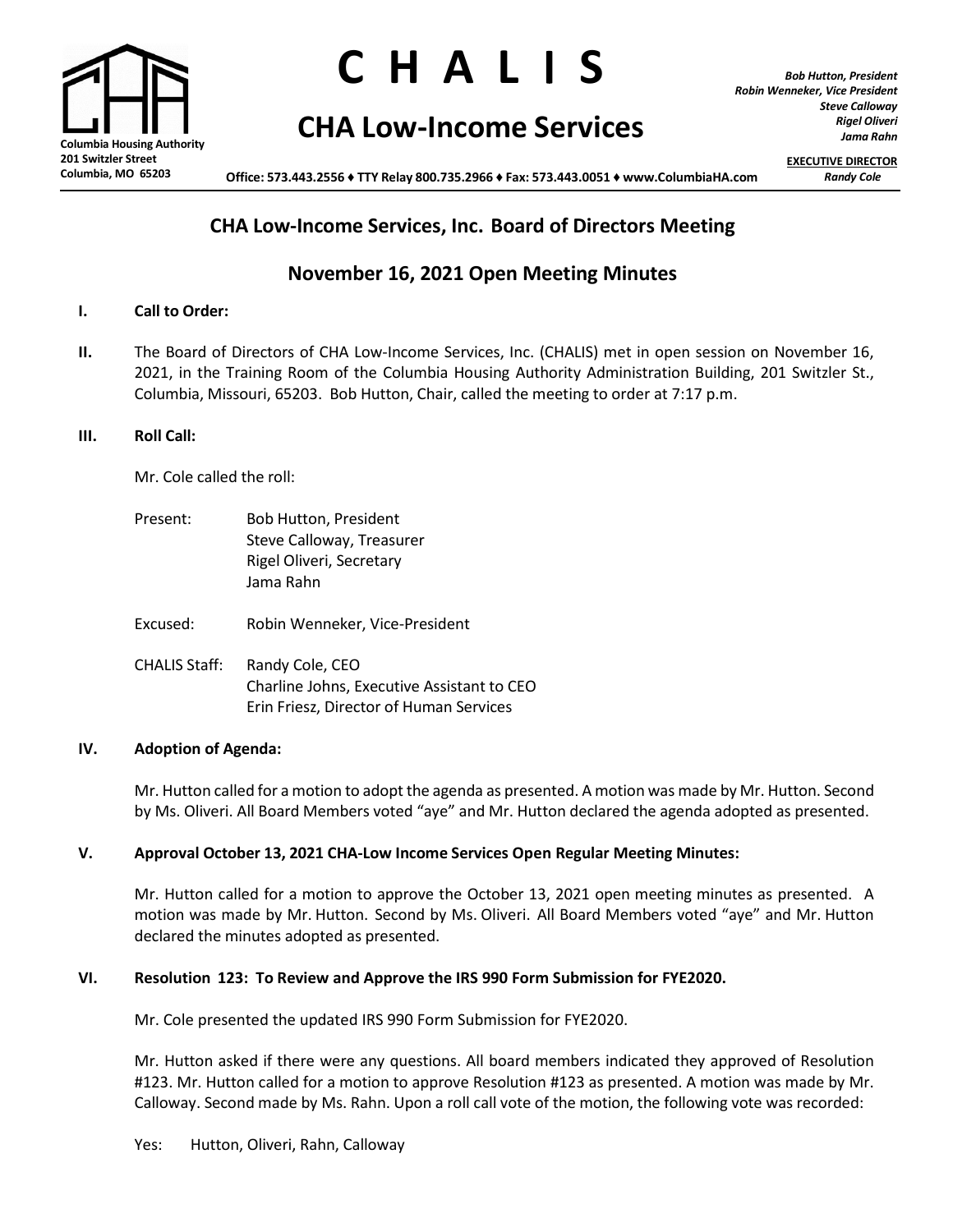No: None

#### **VII. Commissioner Comment:**

There was no commissioner comment.

#### **VIII. Adjournment**

Mr. Hutton called for a motion to adjourn the meeting. A motion was made by Ms. Oliveri. Second by Ms. Rahn. Mr. Hutton declared the meeting adjourned at 7:21 p.m.

| <b>Bob Hutton, President</b>   | Date |  |
|--------------------------------|------|--|
| Randy Cole, Executive Director | Date |  |

#### **Certification of Public Notice**

I, Randy Cole, Executive Director of CHA Low-Income Services, do hereby certify that on November 12, 2021, I posted public notice of the November 16, 2021 CHA Low-Income Services, Inc. Meeting and distributed copies of the notice and agenda to the Board of Directors and the local media. The meeting notice and agenda was also distributed to the public upon request.

The complete agenda packet was available for review at all CHA offices during regular business hours and posted on the CHA web site at: [www.ColumbiaHA.com.](http://www.columbiaha.com/)

Randy Cole, Executive Director **Example 20 and Solution** Date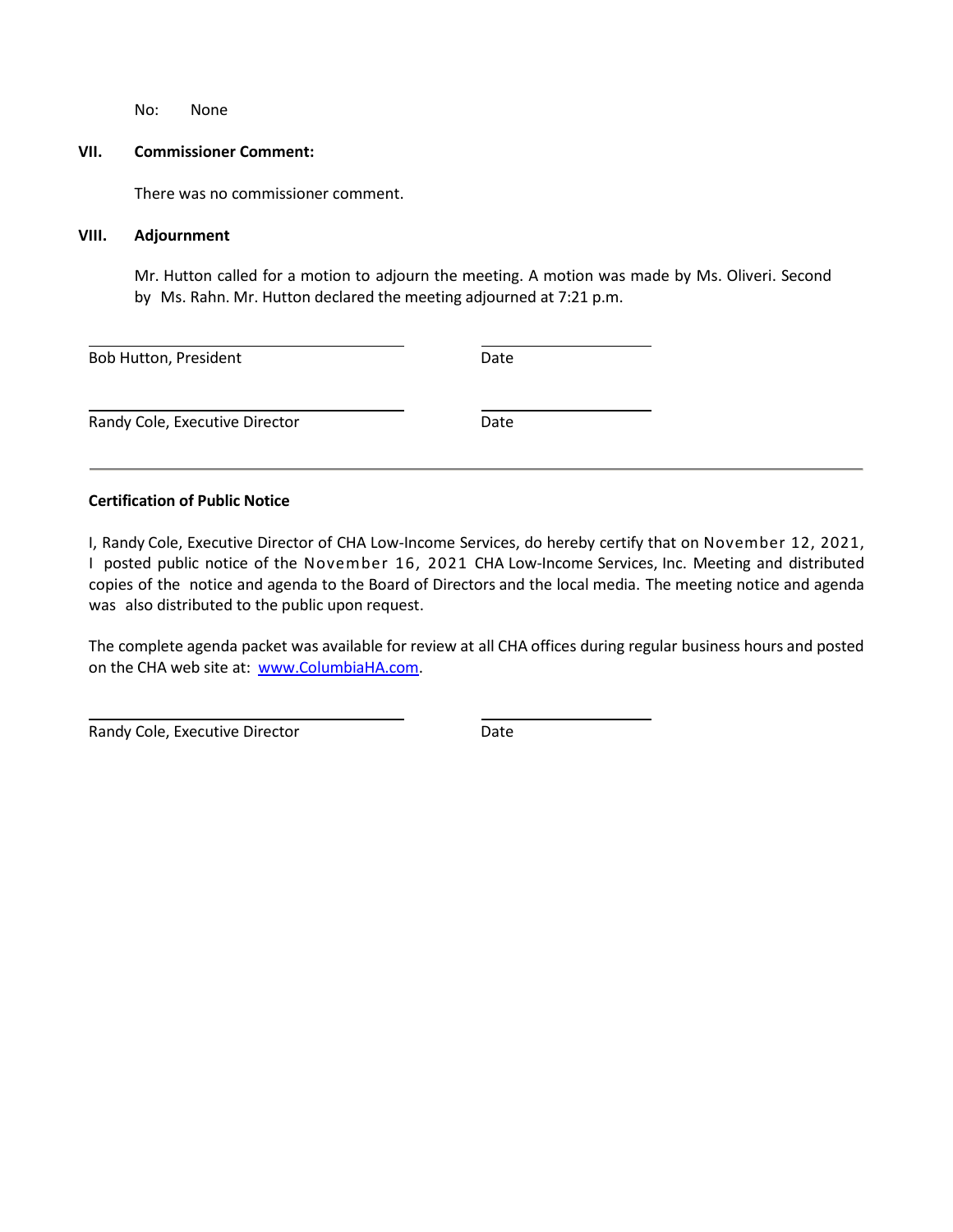

# Housing Authority of the City of Columbia, Missouri

201 Switzler Street, Columbia, Missouri 65203 **Columbia** Office: 573.443.2556 ♦ TTY Relay 800.735.2966 ♦ Fax: 573.443.0051 ♦ www.ColumbiaHA.com

Department Source: CEO To: CHA Board of Commissioners From: CEO & Staff CHA Board of Commissioners Meeting Date: February 9, 2022 Re: Resolution 124 Accepting a Donation from the Veterans United Foundation for the Moving Ahead Program

### Executive Summary

This report summarizes the acceptance of a grant from the Veterans United Foundation for the Moving Ahead Program.

### **Discussion**

The CEO was notified by the Veterans United Foundation on February 3, 2022 that CHA Low-Income Services was awarded \$50,000 from the Veterans United Foundation for the Moving Ahead Program. The former Director of Human Services was notified by the Veterans United Foundation (VUF) on November 26, 2021 that fund funds were available to organizations that submitted a Donation Request Form. The Human Services Director submitted the required materials to the VUF on December 20, 2021. A resolution for grants submission and acceptance has not been approved for this specific grant application submission; therefore, this resolution is to obtain board approval for acceptance of the funding award. CHA Low-Income Services has received similar support from the VUF for the Moving Ahead Program since 2014.

Suggested Commission Action

Approve the resolution to accept a donation from the Veterans United Foundation for the Moving Ahead Program.